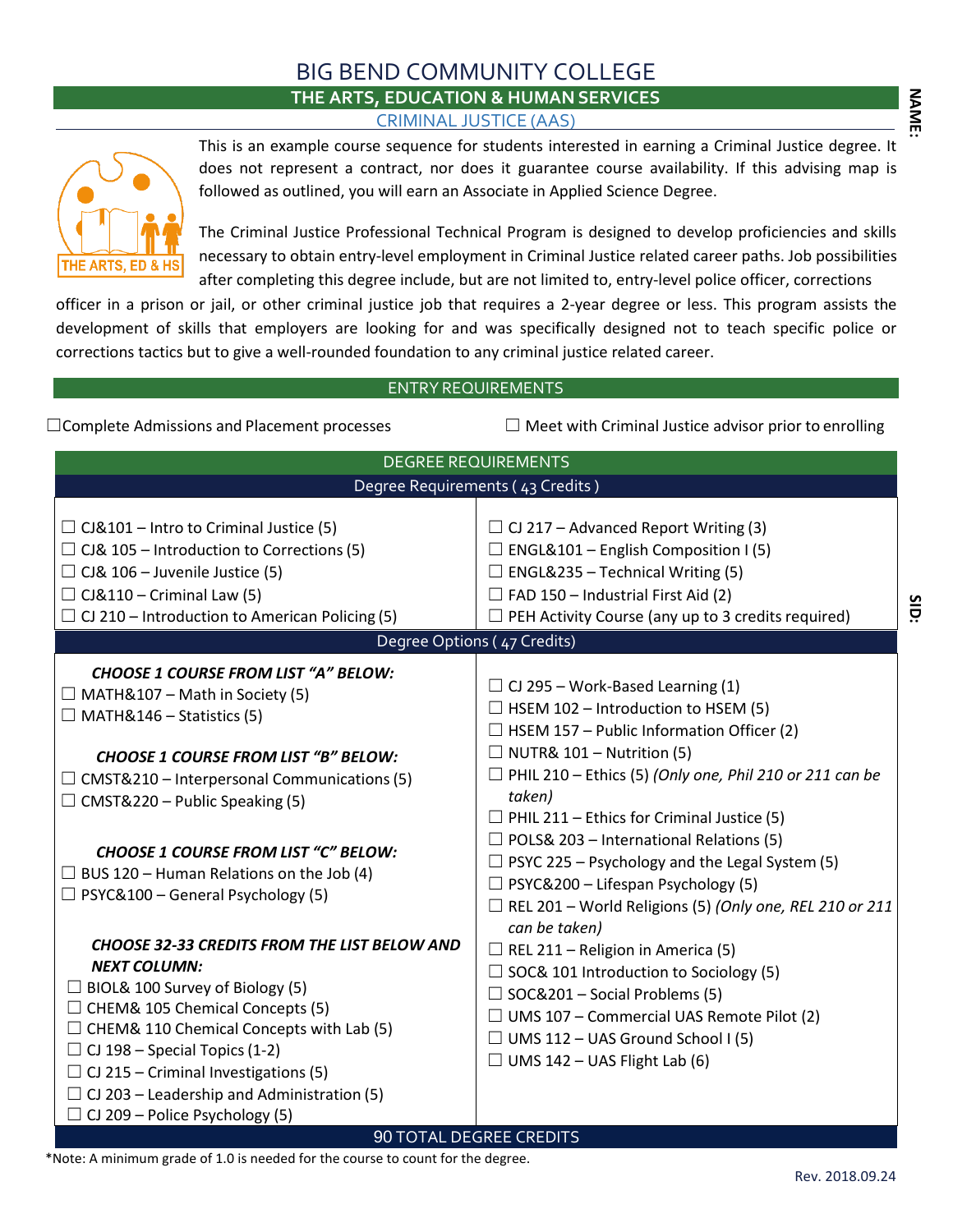| ADVISING & SUGGESTED COURSES                                                                                                                                                                                |                                                                                                                                                                                                                                            |                                                                                                                                                                                                                                                            |  |
|-------------------------------------------------------------------------------------------------------------------------------------------------------------------------------------------------------------|--------------------------------------------------------------------------------------------------------------------------------------------------------------------------------------------------------------------------------------------|------------------------------------------------------------------------------------------------------------------------------------------------------------------------------------------------------------------------------------------------------------|--|
| <b>FALL</b>                                                                                                                                                                                                 | WINTER                                                                                                                                                                                                                                     | <b>SPRING</b>                                                                                                                                                                                                                                              |  |
| BBCC Foundation scholarship app<br>ш                                                                                                                                                                        | Assess program plan with advisor<br>⊔                                                                                                                                                                                                      | Assess program plan with advisor<br>⊔                                                                                                                                                                                                                      |  |
| Fill out FAFSA or WAFSA for next year<br>⊔                                                                                                                                                                  |                                                                                                                                                                                                                                            |                                                                                                                                                                                                                                                            |  |
| Meet with your advisor<br>⊔                                                                                                                                                                                 |                                                                                                                                                                                                                                            |                                                                                                                                                                                                                                                            |  |
| FALL-Year1                                                                                                                                                                                                  | WINTER - Year 1                                                                                                                                                                                                                            | SPRING - Year 1                                                                                                                                                                                                                                            |  |
| CJ&101 – Intro to Criminal Justice (5)<br>⊔<br>ENGL&101 – English Composition I (5)<br>□<br>$\Box$ MATH&107 – Math in Society (5) or<br><b>MATH&amp; 146 Statistics</b>                                     | $\Box$ CJ& 105 – Introduction to Corrections (5)<br>or CJ 210 - Introduction to American<br>Policing (5)<br>□CMST&210 - Interpersonal<br>Communications (5) Or CMST&220 -<br>Public Speaking (5)<br>$\Box$ ENGL& 235 Technical Writing (5) | $\Box$ CJ 217 – Advanced Report Writing (3)<br>$\Box$ CJ Approved Elective (4-5)<br>$\Box$ FAD 150 – Industrial First Aid (2)<br>$\Box$ BUS 120 – Human Relations on the Job (4)<br>Or PSYC&100 – General Psychology (5)<br>$\Box$ PEH Activity Course (1) |  |
| FALL-Year 2                                                                                                                                                                                                 | WINTER - Year 2                                                                                                                                                                                                                            | SPRING - Year 2                                                                                                                                                                                                                                            |  |
| □CJ& 105 – Introduction to Corrections $(5)$ □ CJ&110 – Criminal Law $(5)$<br>or CJ 210 - Introduction to American<br>Policing (5)<br>$\Box$ CJ Approved Electives (9-10)<br>$\Box$ PEH Activity Course (1) | $\Box$ CJ& 106 – Juvenile Justice (5)<br>$\Box$ CJ Approved Electives (4)<br>$\Box$ PEH Activity Course (1)                                                                                                                                | $\Box$ CJ Approved Electives (15) or enough<br>electives to equal 90 credits.                                                                                                                                                                              |  |

| QUARTERLY REGISTRATION PLANNING                                                       |                                  |                                        |             |              |
|---------------------------------------------------------------------------------------|----------------------------------|----------------------------------------|-------------|--------------|
| <b>QUARTER: Choose an item. YEAR: Enter text.</b><br><b>REGISTRATION ACCESS CODE:</b> |                                  |                                        |             |              |
| CLASS, TITLE                                                                          | <b>CREDITS</b>                   | Grade                                  | <b>TIME</b> | <b>ITEM#</b> |
| Choose an item.                                                                       |                                  |                                        |             |              |
| Choose an item.                                                                       |                                  |                                        |             |              |
| Choose an item.                                                                       |                                  |                                        |             |              |
|                                                                                       |                                  |                                        |             |              |
|                                                                                       |                                  | QUARTERLY REGISTRATION PLANNING        |             |              |
| <b>QUARTER: Choose an item. YEAR: Enter text.</b>                                     | <b>REGISTRATION ACCESS CODE:</b> |                                        |             |              |
| CLASS, TITLE                                                                          | <b>CREDITS</b>                   | Grade                                  | <b>TIME</b> | <b>ITEM#</b> |
| Choose an item.                                                                       |                                  |                                        |             |              |
| Choose an item.                                                                       |                                  |                                        |             |              |
| Choose an item.                                                                       |                                  |                                        |             |              |
|                                                                                       |                                  |                                        |             |              |
|                                                                                       |                                  | QUARTERLY REGISTRATION PLANNING        |             |              |
| <b>QUARTER: Choose an item. YEAR: Enter text.</b>                                     |                                  | <b>REGISTRATION ACCESS CODE:</b>       |             |              |
| CLASS, TITLE                                                                          | <b>CREDITS</b>                   | Grade                                  | <b>TIME</b> | ITEM#        |
| Choose an item.                                                                       |                                  |                                        |             |              |
| Choose an item.                                                                       |                                  |                                        |             |              |
| Choose an item.                                                                       |                                  |                                        |             |              |
|                                                                                       |                                  |                                        |             |              |
|                                                                                       |                                  | <b>QUARTERLY REGISTRATION PLANNING</b> |             |              |
| <b>QUARTER: Choose an item. YEAR: Enter text.</b>                                     | <b>REGISTRATION ACCESS CODE:</b> |                                        |             |              |
| CLASS, TITLE                                                                          | <b>CREDITS</b>                   | Grade                                  | <b>TIME</b> | ITEM#        |
| Choose an item.                                                                       |                                  |                                        |             |              |
| Choose an item.                                                                       |                                  |                                        |             |              |
| Choose an item.                                                                       |                                  |                                        |             |              |
|                                                                                       |                                  |                                        |             |              |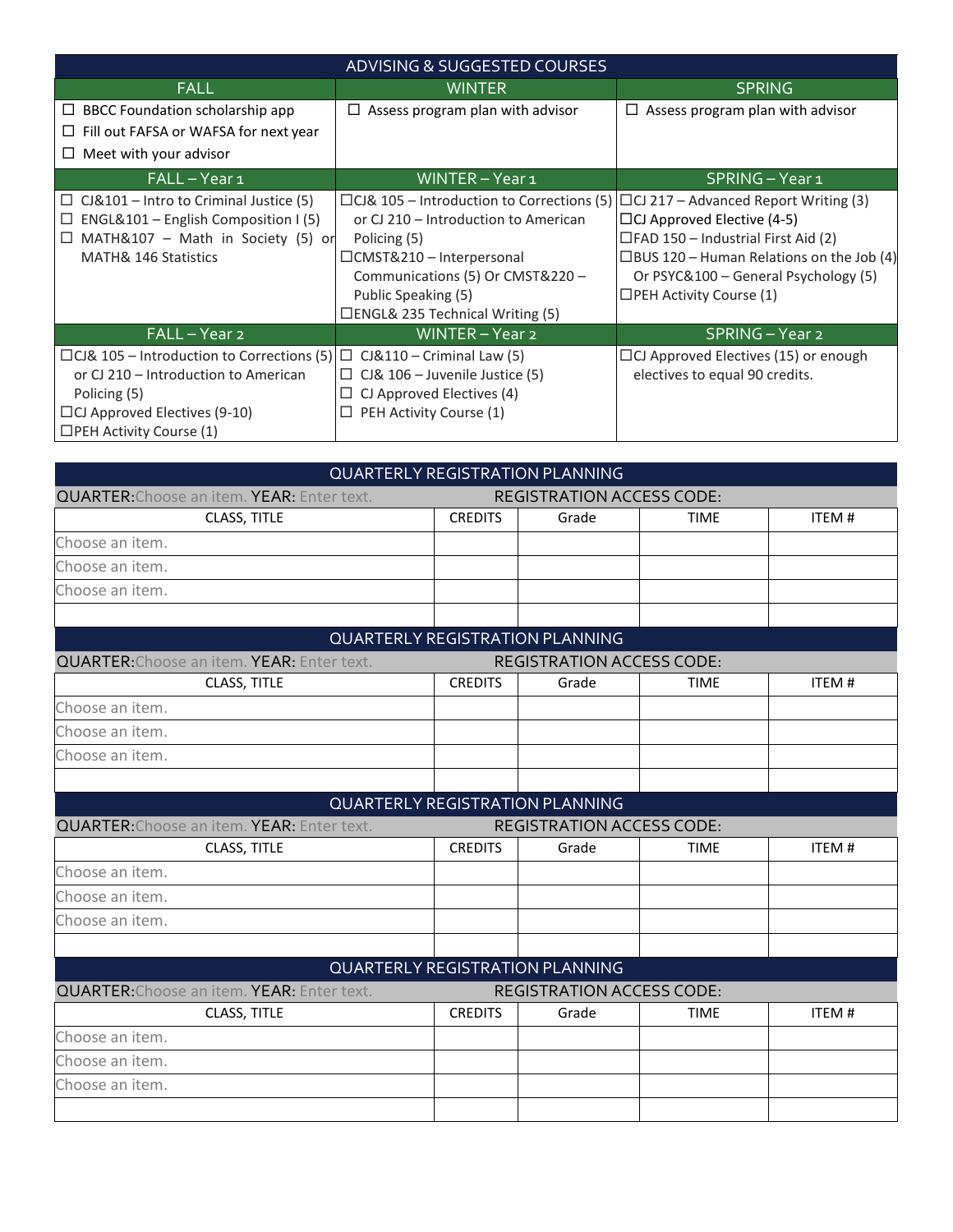## CRIMINAL JUSTICE AAS PRE-REQUISITE FLOW CHART

Start by talking with your assigned advisor to determine which courses to take first based on your placement scores.